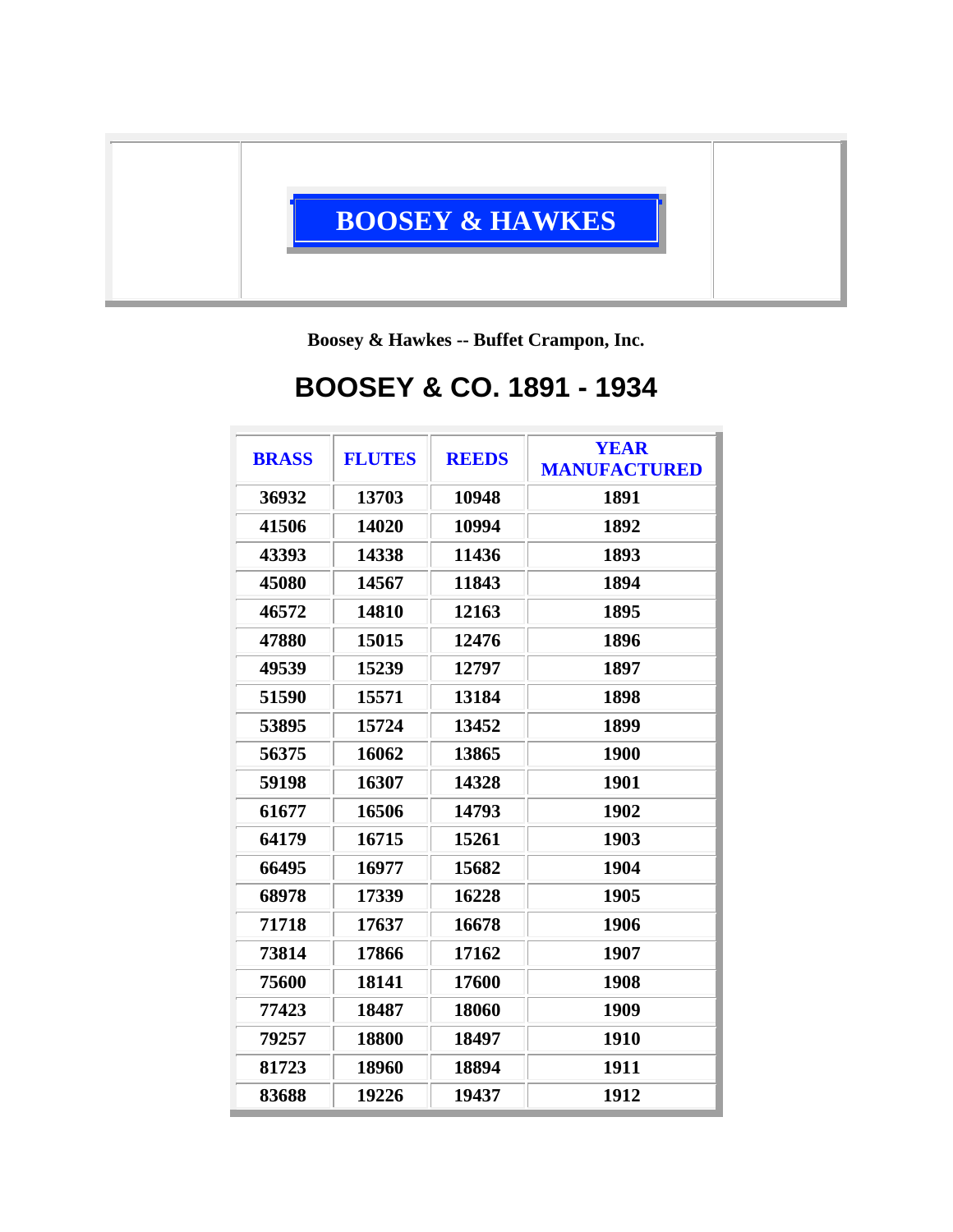| 85996  | 19344 | 20062 | 1913 |
|--------|-------|-------|------|
| 88523  | 19600 | 20425 | 1914 |
| 93415  | 20132 | 21182 | 1915 |
| 98316  | 20431 | 21605 | 1916 |
| 100679 | 20588 | 21963 | 1917 |
| 103990 | 20794 | 22192 | 1918 |
| 104183 | 20936 | 22406 | 1919 |
| 108455 | 21090 | 22918 | 1920 |
| 111174 | 21415 | 23490 | 1921 |
| 114261 | 21672 | 24064 | 1922 |
| 116945 | 21907 | 24730 | 1923 |
| 119411 | 22146 | 25144 | 1924 |
| 121910 | 22320 | 25661 | 1925 |
| 125285 | 22541 | 26172 | 1926 |
| 128009 | 22698 | 26824 | 1927 |
| 131460 | 22786 | 27339 | 1928 |
| 134299 | 22830 | 27874 | 1929 |
| 136685 | 22936 | 28696 | 1930 |
| 138565 | 23056 | 29458 | 1931 |
| 140164 | 23264 | 29809 | 1932 |
| 141820 | 23520 | 30403 | 1933 |
| 145643 | 23659 | 30981 | 1934 |

## **BOOSEY & HAWKES 1934 - 1985**

| <b>BRASS</b> | <b>FLUTES</b> | <b>REEDS</b> | <b>YEAR</b><br><b>MANUFACTURED</b> |
|--------------|---------------|--------------|------------------------------------|
| 145199       |               |              | 1935                               |
| 146673       |               |              | 1936                               |
| 148811       |               |              | 1937                               |
| 151140       |               |              | 1938                               |
| 153435       |               |              | 1939                               |
| 155743       | 24500         | 35142        | 1940                               |
| 157774       |               |              | 1941                               |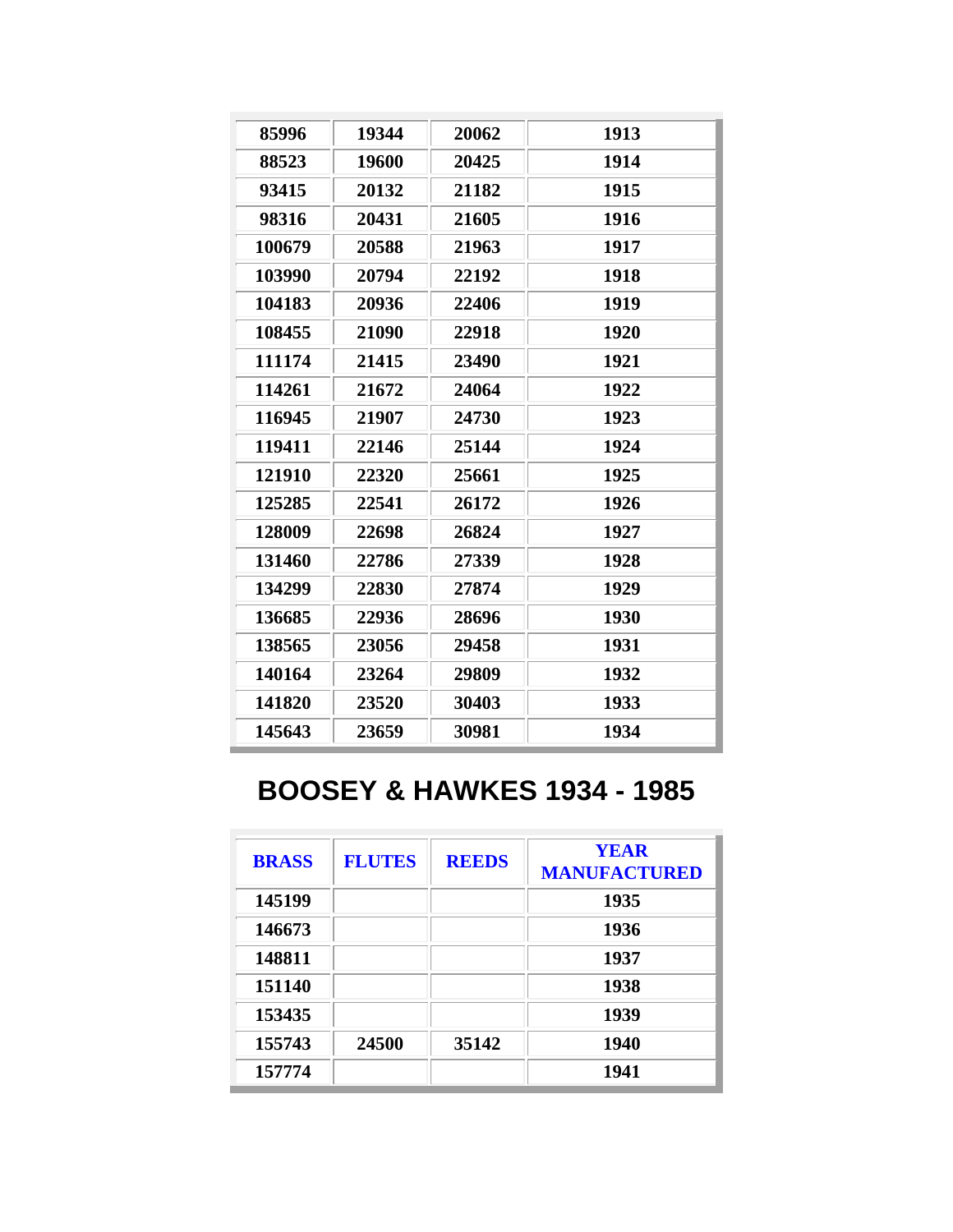| 159290 |        |        | 1942 |
|--------|--------|--------|------|
| 159898 |        |        | 1943 |
| 160568 |        | 36000  | 1944 |
| 161408 | 39725  | 39725  | 1945 |
| 162913 | 43450  | 46450  | 1946 |
| 165575 | 47175  | 47175  | 1947 |
| 169451 | 50900  | 50900  | 1948 |
| 172247 | 51577  | 51577  | 1949 |
| 171903 | 52254  | 52254  | 1950 |
| 177608 | 52391  | 52391  | 1951 |
| 180519 | 68605  | 68605  | 1952 |
| 182842 | 84279  | 84279  | 1953 |
| 185201 | 99953  | 99953  | 1954 |
| 192569 | 115630 | 115630 | 1955 |
| 211560 | 129184 | 129184 | 1956 |
| 238659 | 142738 | 142738 | 1957 |
| 269345 | 58835  | 58835  | 1958 |
| 288450 | 59144  | 59144  | 1959 |
| 303448 | 62458  | 62458  | 1960 |
| E54106 | 65957  | 65957  | 1961 |
|        | 69718  | 69718  | 1962 |
|        | 75320  | 75320  | 1963 |
|        | 78094  | 78094  | 1964 |
|        |        |        | 1965 |
|        |        |        | 1966 |
|        | 93206  | 93206  | 1967 |
|        | 99332  | 99332  | 1968 |
|        | 105618 | 105618 | 1969 |
|        | 111417 | 111417 | 1970 |
|        | 117748 | 117748 | 1971 |
|        | 126210 | 126210 | 1972 |
|        | 133904 | 133904 | 1973 |
|        | 143518 | 143518 | 1974 |
|        | 153324 | 153324 | 1975 |